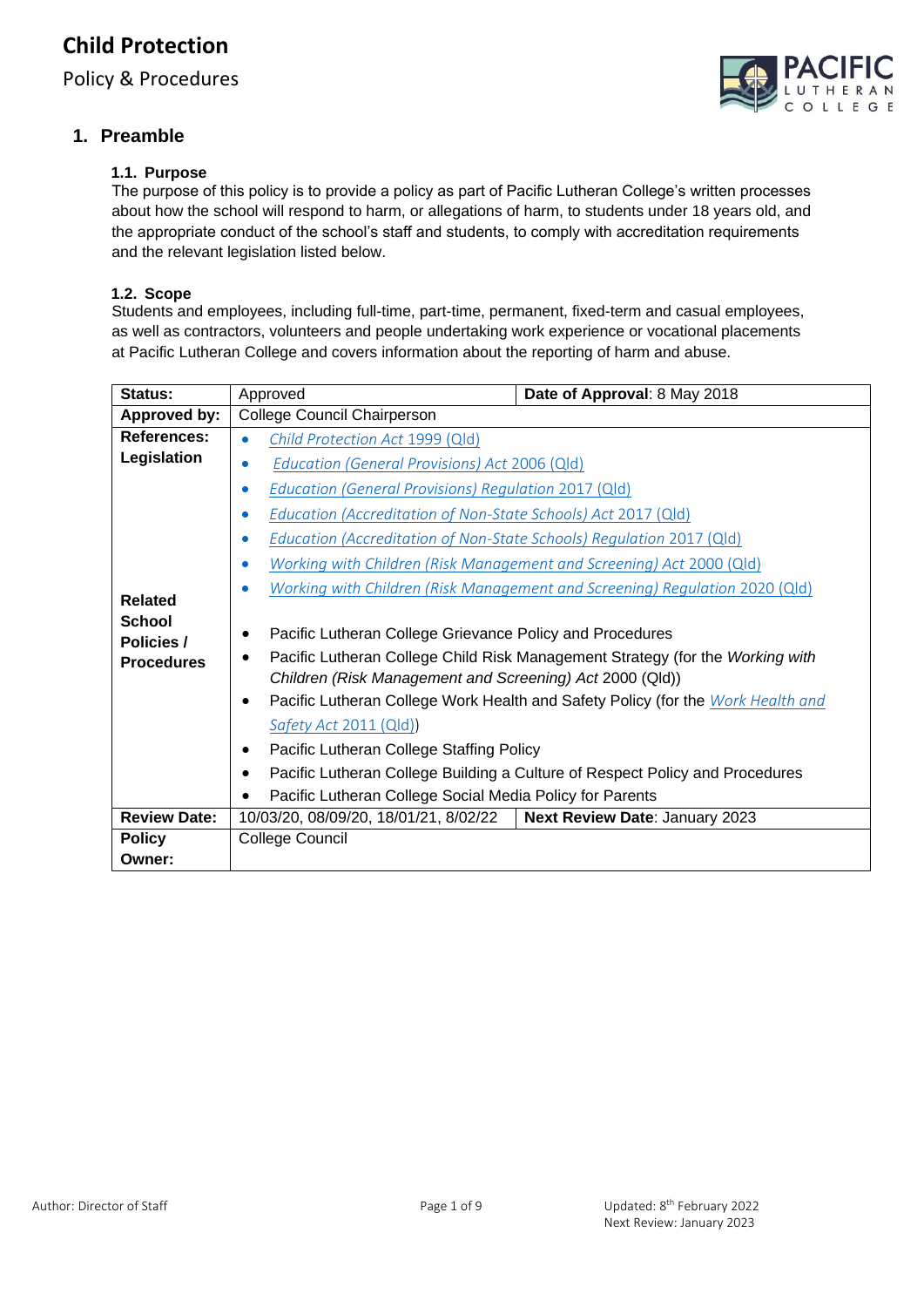# **Child Protection**

Policy & Procedures



#### **Definitions**

- **Section 9 of the** *Child Protection Act* **1999 - "Harm"**, to a child, is any detrimental effect of a significant nature on the child's physical, psychological or emotional wellbeing.
	- 1. It is immaterial how the harm is caused.
	- 2. Harm can be caused by
		- a) physical, psychological or emotional abuse or neglect; or
		- b) sexual abuse or exploitation.
	- 3. Harm can be caused by
		- a) a single act, omission or circumstance; or
		- b) a series or combination of acts, omissions or circumstances.
- **Section 10 of the** *Child Protection Act* **1999 -** A "**child in need of protection"** is a student who
	- a) has suffered significant harm, is suffering significant harm, or is at unacceptable risk of suffering significant harm; and
	- b) does not have a parent able and willing to protect the child from the harm.
- **Section 364 of the** *Education (General Provisions) Act* **2006 - "Sexual abuse"**, in relation to a relevant person, includes sexual behaviour involving the relevant person and another person in the following circumstances –
	- (a) the other person bribes, coerces, exploits, threatens or is violent toward the relevant person;
	- (b) the relevant person has less power than the other person;
	- (c) there is a significant disparity between the relevant person and the other person in intellectual capacity or maturity

#### **Health and Safety**

The school has written processes in place to enable it to comply with the requirements of the *Work Health and Safety Act 2011* (Qld) and the *Working with Children (Risk Management and Screening) Act 2000* (Qld).

### **Responding to Reports of Harm**

When the school receives any information alleging 'harm'<sup>1</sup> to a student (other than harm arising from physical or sexual abuse) it will deal with the situation compassionately and fairly so as to minimise any likely harm to the extent it reasonably can. This is set out in the school's Child Risk Management Strategy. Included in the consideration of how this should best be dealt with by the school, reference needs to be made to the school's Code of Conduct for Staff, Building a Culture of Respect Policy, Anti-bullying and/or anti-harassment policy, and external support agencies depending on who is alleged to have caused the harm and where it is alleged to have occurred.

The incident reporting template (Appendix 1) should be completed and forwarded to the relevant staff member best placed to deal with such reports. If in doubt, the appropriate person to receive the report is the school's Principal. In instances where the Principal is the person alleged to have caused the harm, the report should be forwarded to the College Council Chairperson by email to [councilchair@pacluth.qld.edu.au.](mailto:councilchair@pacluth.qld.edu.au)

<sup>1</sup> *Education (Accreditation of Non-State Schools) Regulation 2017 (Qld) s.16(7):* the definition of 'harm' for this regulation is the same as in section 9 of the *Child Protection Act 1999 (Qld)*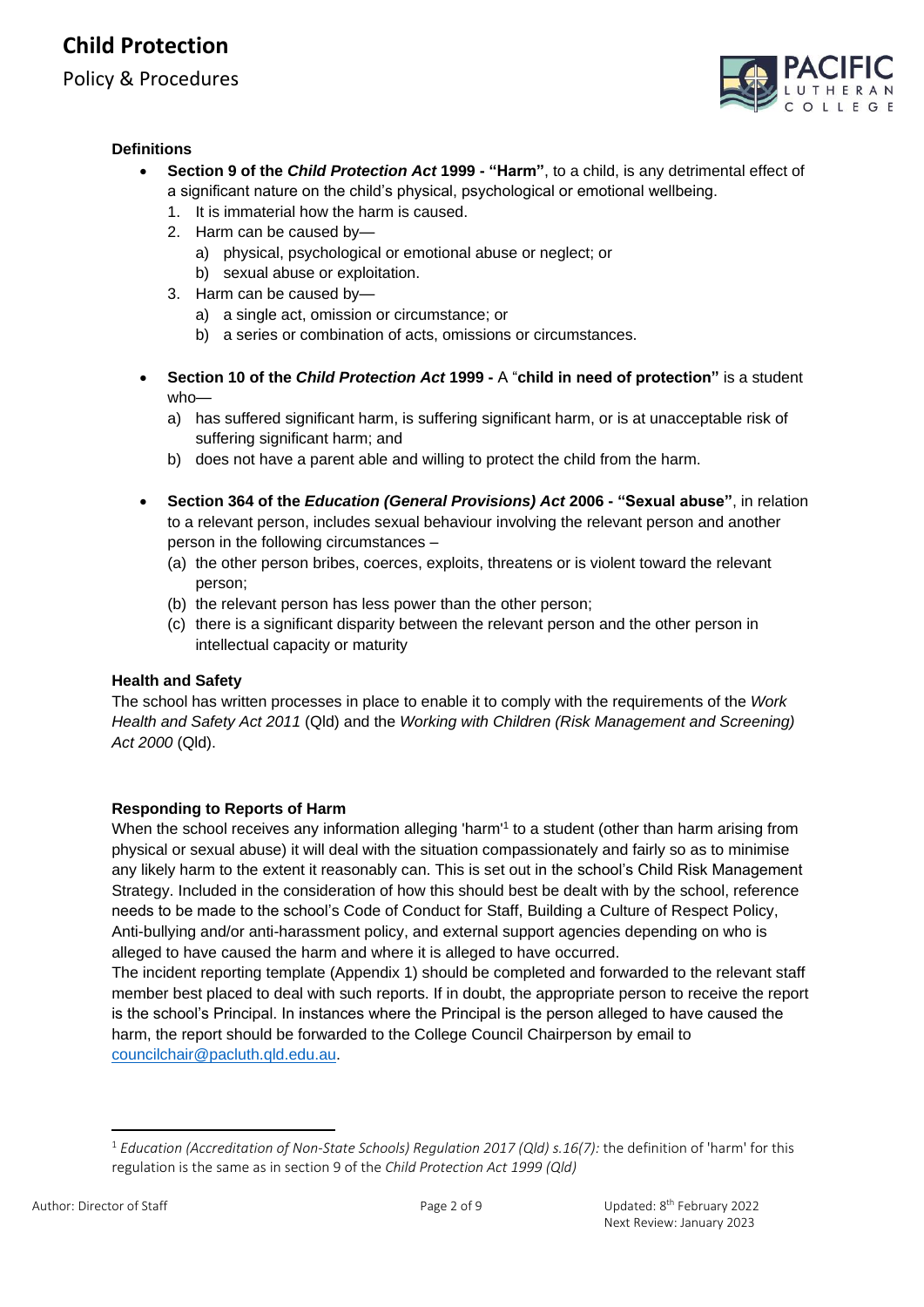## **Conduct of Staff and Students**

All staff, contractors and volunteers must ensure that their behaviour towards, and relationships with students reflect proper standards of care for students. Staff, contractors, and volunteers must not cause harm to students<sup>2</sup>. The school's Code of Conduct for staff outlines the behavioural expectations in this regard.

### **Reporting Inappropriate Behaviour <sup>3</sup>**

If a student considers the behaviour of a staff member to be inappropriate, the student should report the behaviour to:-

- Principal
- Director of Students
- Director of Staff
- Classroom teacher
- Other staff member

## **Dealing with Report of Inappropriate Behaviour**

A staff member who receives a report of inappropriate behaviour must report it to the Principal. Where the Principal is the subject of the report of inappropriate behaviour, the staff member must inform the College Council Chairperson by email to [councilchair@pacluth.qld.edu.au](mailto:councilchair@pacluth.qld.edu.au)<sup>4</sup>. Reports will be dealt with under the College's Grievances Policy and Procedure.

## **Reporting Sexual Abuse<sup>5</sup>**

Section 366 of the *Education (General Provisions) Act* 2006 states that if a staff member becomes aware, or reasonably suspects in the course of their employment at the school, that any of the following has been sexually abused by another person:

- a) a student under 18 years attending the school;
- b) a kindergarten aged child registered in a kindergarten learning program at the school;
- c) a person with a disability who:
	- i. under section 420(2) of the *Education (General Provisions) Act* 2006 is being provided with special education at the school; and
	- ii. is not enrolled in the preparatory year at the school;

then the staff member must give a written report about the abuse or suspected abuse to the Principal or to the Executive Director<sup>6</sup>, Lutheran Education Queensland, by email to

## [director@leq.lutheran.edu.au,](mailto:director@leq.lutheran.edu.au) immediately.

The school's Principal or the Executive Director, Lutheran Education Queensland, must immediately give a copy of the report to a police officer.

If the first person who becomes aware or reasonably suspects sexual abuse is the school's Principal, the Principal must immediately give a written report about the abuse, or suspected abuse to a police officer and must also give a copy of the report to the Executive Director, Lutheran Education Queensland.

A report under this section must include the following particulars:-

- a) the name of the person giving the report (the *first person*);
- b) the student's name and sex;
- c) details of the basis for the first person becoming aware, or reasonably suspecting, that the student has been sexually abused by another person;
- d) details of the abuse or suspected abuse;
- e) any of the following information of which the first person is aware:-

<sup>2</sup> *Education (Accreditation of Non-State Schools) Regulation 2017 (Qld) s.16(1)*

<sup>3</sup> Education (Accreditation of Non-State Schools) Regulation 2017 (Qld) s.16(2) and 16(3)

<sup>4</sup> *Education (Accreditation of Non-State Schools) Regulation 2017 (Qld) s.16(2)*

<sup>5</sup> *Education (Accreditation of Non-State Schools) Regulation 2017 (Qld) s.16(2)(c)*

<sup>6</sup> The Lutheran Church of Australia Queensland District has delegated its director's reporting function under s366 and 366A of the Education (General Provisions) Act 2006 to the Executive Director, Lutheran Education Queensland in line with s 366B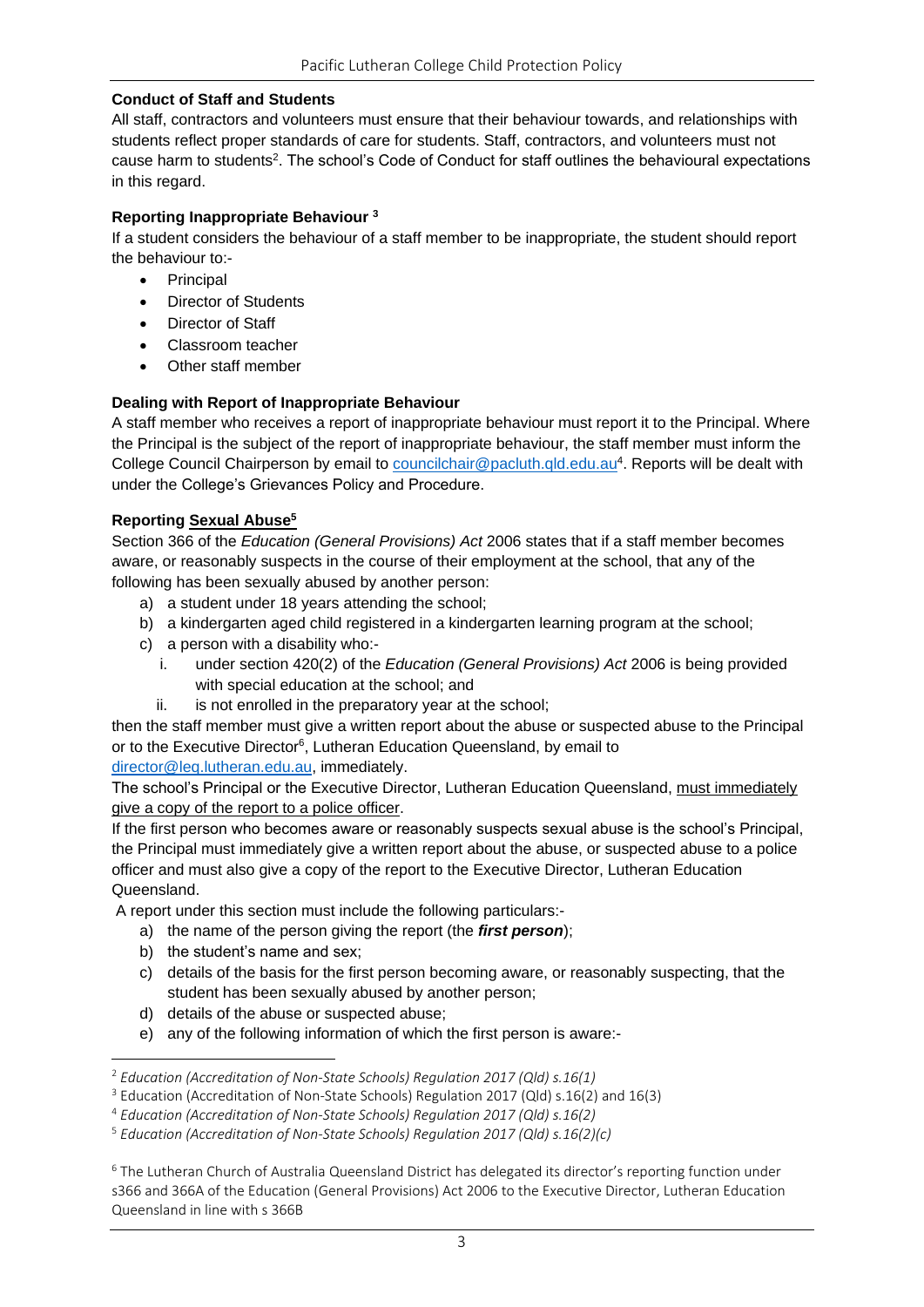- i. the student's age;
- ii. the identity of the person who has abused, or is suspected to have abused, the student;
- iii. the identity of anyone else who may have information about the abuse or suspected abuse<sup>7</sup>.

The reporting form attached as Appendix 1 is consistent with these requirements.

#### **Reporting Likely Sexual Abuse <sup>8</sup>**

Section 366A of the *Education (General Provisions) Act* 2006 states that if a staff member reasonably suspects in the course of their employment at the school, that any of the following is likely to be sexually abused by another person:-

- a) a student under 18 years attending the school;
- b) a kindergarten aged child registered in a kindergarten learning program at the school;
- c) a person with a disability who:
	- i. under section 420(2) of the *Education (General Provisions) Act* 2006 is being provided with special education at the school; and
	- ii. is not enrolled in the preparatory year at the school

then the staff member must give a written report about the suspicion to the Principal or to the Executive Director, Lutheran Education Queensland, by email to [director@leq.lutheran.edu.au,](mailto:director@leq.lutheran.edu.au) immediately.

The school's Principal or the Executive Director<sup>9</sup>, Lutheran Education Queensland, must immediately give a copy of the report to a police officer.

If the first person who reasonably suspects likely sexual abuse is the school's Principal, the Principal must immediately give a written report about the suspicion to a police officer and must also give a copy of the report to the Executive Director, Lutheran Education Queensland.

A report under this section must include the following particulars:-

- a) the name of the person giving the report (the *first person*);
- b) the student's name and sex;
- c) details of the basis for the first person reasonably suspecting that the student is likely to be sexually abused by another person;
- d) any of the following information of which the first person is aware:
	- i. the student's age;
	- ii. the identity of the person who has abused, or is suspected to be likely to abuse, the student;
	- iii. the identity of anyone else who may have information about suspected likelihood of abuse<sup>10</sup>.

The reporting form attached as Appendix 1 is consistent with these requirements.

### **Reporting Physical and Sexual Abuse<sup>11</sup>**

Under Section 13E (3)of the *Child Protection Act* 1999, if a doctor, a registered nurse, an early education and care professional or a teacher forms a 'reportable suspicion' about a child in the course of their engagement in their profession, they must make a written report.

A **reportable suspicion** about a child is a reasonable suspicion that the child: -

- a) has suffered, is suffering, or is at unacceptable risk of suffering, significant harm caused by physical or sexual abuse; and
- b) may not have a parent able and willing to protect the child from the harm.

<sup>7</sup> *Education (General Provisions) Regulation 2017 (Qld) s.68*

<sup>8</sup> *Education (Accreditation of Non-State Schools) Regulation 2017 (Qld) s.16(2)(c)*

<sup>9</sup> The Lutheran Church of Australia Queensland District has delegated its director's reporting function under s366 and 366A of the Education (General Provisions) Act 2006 to the Executive Director, Lutheran Education Queensland in line with s 366B.

<sup>10</sup> *Education (General Provisions) Regulation 2017 (Qld) s.68A*

<sup>&</sup>lt;sup>11</sup> Education (Accreditation of Non-State Schools) Regulation 2017 (Qld) s.16(2)(d)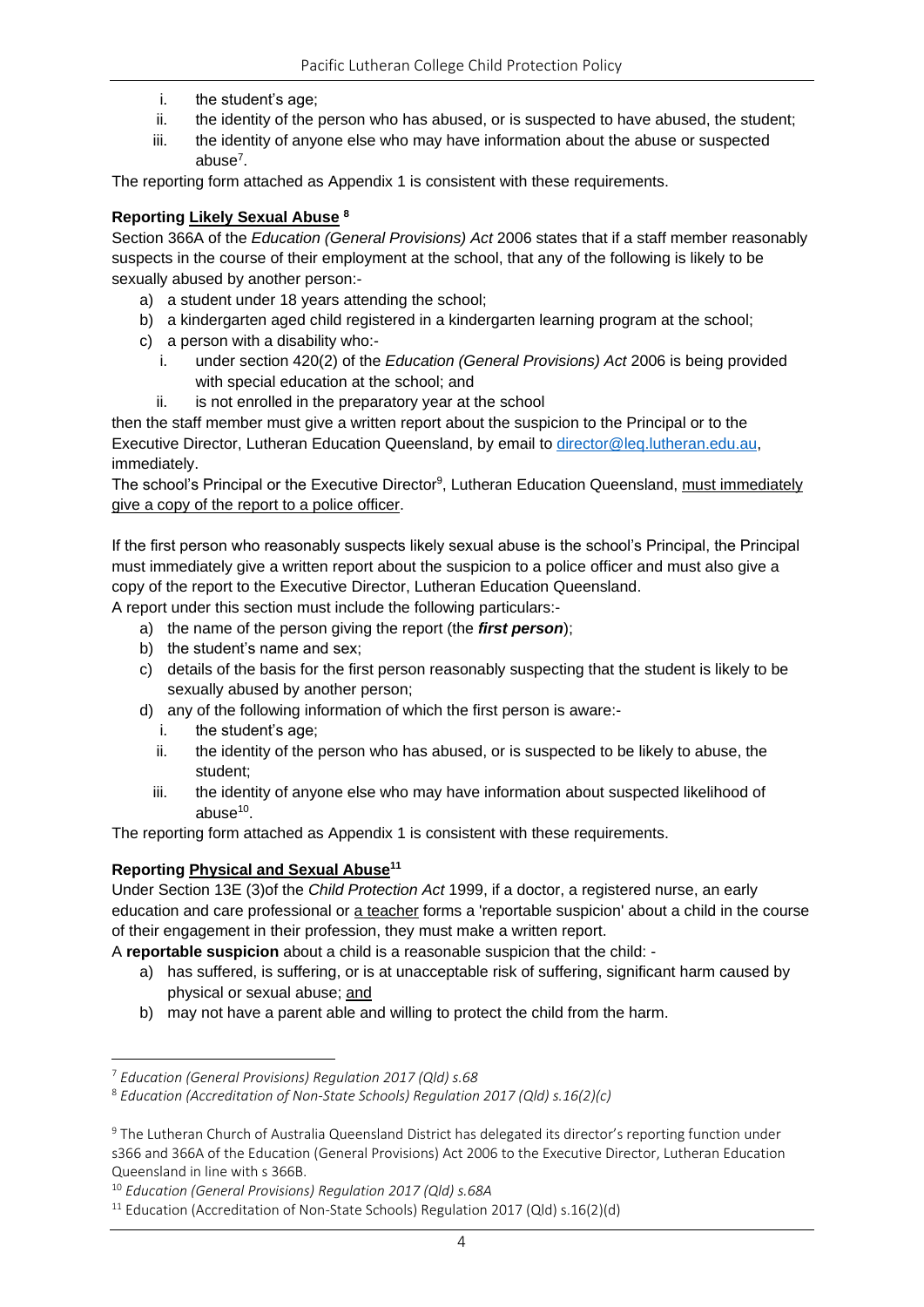The doctor, nurse, early education and care professional or teacher must give a written report to the Chief Executive of the Department of Communities, Child Safety and Disability Services (or other department administering the *Child Protection Act* 1999). The doctor, nurse, early education and care professional or teacher should then give a copy of the report to the Principal. A report under this section must include the following particulars:

- a) the child's name and sex;
- b) the child's age;
- c) details of how to contact the child;
- d) details of the harm to which the reportable suspicion relates;
- e) particulars of the identity of the person suspected of causing the child to have suffered, suffer, or be at risk of suffering, the harm to which the reportable suspicion relates;
- f) particulars of the identity of any other person who may be able to give information about the harm to which the reportable suspicion relates $12$ .

### **Reporting Template**

A reporting template which is compliant with the relevant Regulations and consistent with Education Queensland's SP4 Form is attached as Appendix 1.

#### **Awareness**

The school will inform staff, students and parents of its procedures relating to the health, safety and conduct of staff and students in communications to them and it will publish these processes on its website.

#### **Accessibility of Processes**

Processes relating to the health, safety and conduct of staff and students are accessible on the school website and will be available on request from the school administration.

#### **Training**

The school will train its staff in procedures relating to the health, safety and conduct of staff and students on their induction and will refresh training ANNUALLY $^{13}$  via online and/or face to face training. A record of attendance by staff in induction training and annual refresher sessions will be maintained by the school. Where training is completed via external providers (eg Independent Schools Queensland), certificates of completion will be maintained electronically.

#### **Implementing the Policy**

The school will ensure it is implementing procedures relating to the health, safety and conduct of staff and students by auditing compliance with the procedures annually $14$ .

#### **Complaints Procedure**

Suggestions of non-compliance with the school's processes may be submitted as complaints under the College's Grievance Policy and Procedure. 15

### **Important Contact Details**

Queensland Police Service 000 (in emergency) or Kawana Waters Police Station (07) 5413 8700

Department of Children, Youth Justice and Multicultural Affairs

1800 177 135 or (07) 3235 9999

Family and Child Connect 13 32 64 or at <https://familychildconnect.org.au/>

<sup>12</sup> See *Child Protection Regulation 2011 (Qld) s.10 "Information to be included in report to chief executive"* 

<sup>13</sup> *Education (Accreditation of Non-State Schools) Regulation 2017 (Qld) s.16(4)(c)*

<sup>14</sup> *Education (Accreditation of Non-State Schools) Regulation 2017 (Qld) s.16(4)(d)*

<sup>15</sup> *Education (Accreditation of Non-State Schools) Regulation 2017 (Qld) s.16(5) and s.16(6)*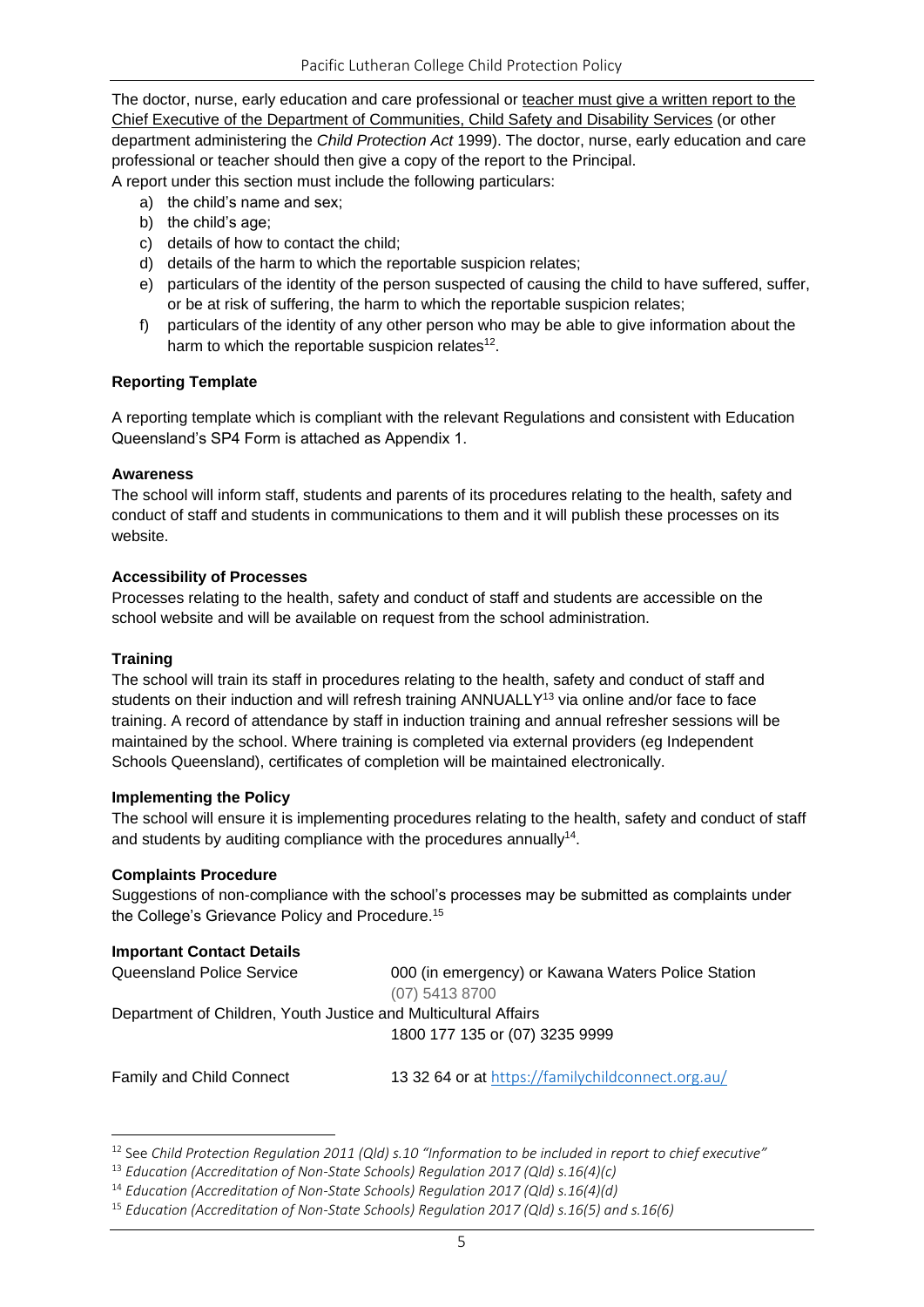Queensland College of Teachers (07) 3377 4777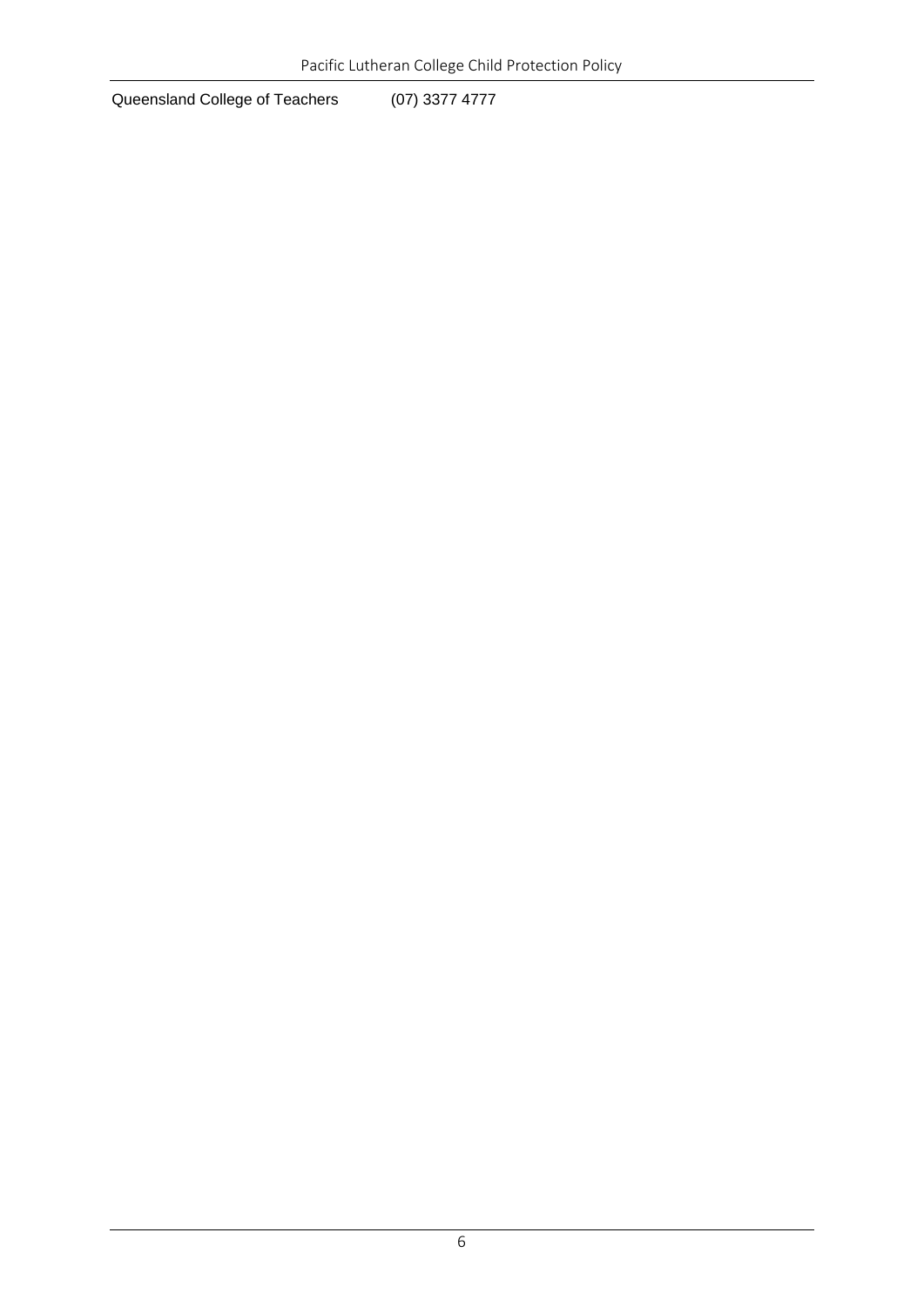## **Appendix 1 - Private and Confidential**

## **Report of Suspected Harm or Sexual Abuse**

| Date:         |  |
|---------------|--|
| School:       |  |
| School Phone: |  |
| School Fax:   |  |

| <b>DETAILS OF STUDENT/CHILD HARMED OR AT RISK OF HARM/ABUSE:</b> |                             |
|------------------------------------------------------------------|-----------------------------|
| Legal Name:                                                      | <b>Preferred Name:</b>      |
| DOB:                                                             | Gender:                     |
| Year Level:                                                      | Cultural Background:        |
| Aboriginal $\Box$<br>Torres Strait Islander $\Box$               | Aboriginal and Torres       |
| Strait Islander $\Box$                                           |                             |
| Does the student have a disability verified under<br>EAP:        | <b>Disability Category:</b> |
| $Yes \Box No \Box$                                               |                             |
| Student's Residential Address:                                   | Phone:                      |
|                                                                  | Student's Personal Mobile:  |

| <b>FAMILY DETAILS</b>                                    |      |                          |
|----------------------------------------------------------|------|--------------------------|
| Parent/caregiver 1:                                      |      | Relationship to Student: |
| Address (if different from student):                     |      |                          |
| Phone: $(H)$ :                                           | (W): | $(M)$ :                  |
| Parent/caregiver 2:                                      |      | Relationship to Student: |
| Address (if different from student):                     |      |                          |
| Phone: $(H)$ :                                           | (W): | $(M)$ :                  |
| Is the student in out of home care: Yes $\Box$ No $\Box$ |      |                          |

| <b>PERSON ALLEGED TO HAVE CAUSED THE HARM OR ABUSE</b> |                            |                    |  |
|--------------------------------------------------------|----------------------------|--------------------|--|
| $\Box$ Adult family member                             | $\Box$ Child family member | $\Box$ Other adult |  |
|                                                        |                            |                    |  |
| $\Box$ Student/other child                             | $\Box$ Unknown             |                    |  |
|                                                        |                            |                    |  |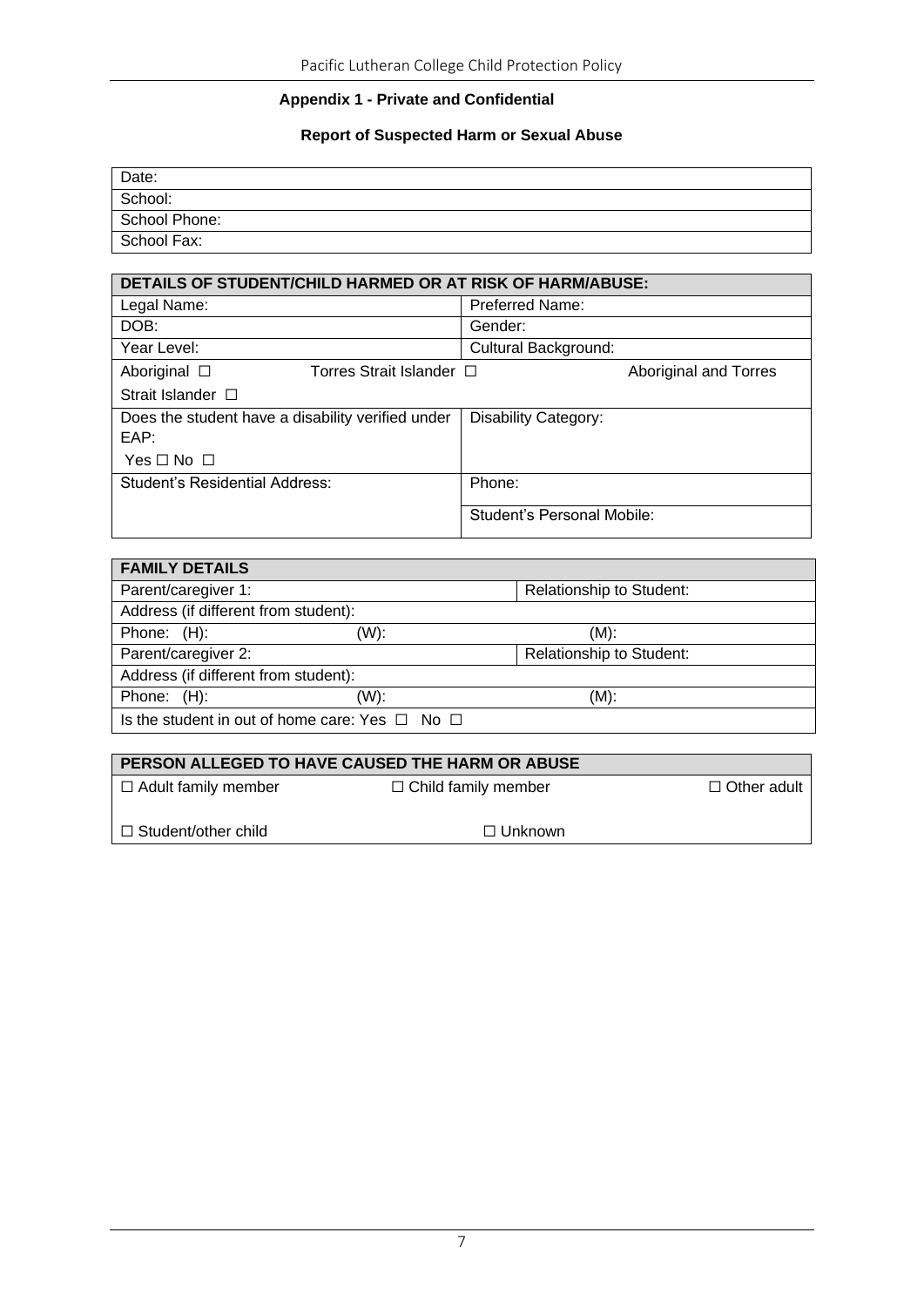| PROVIDE ALL INFORMATION YOU HAVE WHICH LED TO THE SUSPICION OF HARM OR                                                                                                                                                                                                                                                                                                                                                                                                                                                                                                         |
|--------------------------------------------------------------------------------------------------------------------------------------------------------------------------------------------------------------------------------------------------------------------------------------------------------------------------------------------------------------------------------------------------------------------------------------------------------------------------------------------------------------------------------------------------------------------------------|
| <b>ABUSE</b> (Attach extra pages if necessary).                                                                                                                                                                                                                                                                                                                                                                                                                                                                                                                                |
| Details of any harm and/or sexual abuse to the student – please include: Time and date of the<br>incident; source of information; details of person alleged to have caused the harm or sexual abuse;<br>physical appearance of any injury; immediate and ongoing safety concerns; any disclosures made<br>by student; any previous incidents of harm; parenting and protective capacity; behavioural<br>indicators of harm; presence of any medical needs or developmental delays; and if the information<br>relates to an unborn child, the alleged risk to the unborn child. |
| Please indicate the identity of anyone else who may have information about the harm or                                                                                                                                                                                                                                                                                                                                                                                                                                                                                         |
| abuse                                                                                                                                                                                                                                                                                                                                                                                                                                                                                                                                                                          |
|                                                                                                                                                                                                                                                                                                                                                                                                                                                                                                                                                                                |
| Additional information provided as an attachment<br><b>YES</b><br><b>NO</b>                                                                                                                                                                                                                                                                                                                                                                                                                                                                                                    |

| Principal,<br>Date:<br>Pacific Lutheran College        |  |  |
|--------------------------------------------------------|--|--|
| <b>Signature:</b>                                      |  |  |
| Signature:<br>Email address of reporting staff member: |  |  |
|                                                        |  |  |

| <b>ACTION TAKEN</b>                                                     |        |                                          |
|-------------------------------------------------------------------------|--------|------------------------------------------|
| Form was faxed or emailed to (please tick                               | □      |                                          |
| which agencies the form was sent to):                                   |        | Queensland Police Services (QPS)         |
|                                                                         | $\Box$ |                                          |
|                                                                         |        | Department of Children, Youth            |
|                                                                         |        | <b>Justice and Multicultural Affairs</b> |
|                                                                         | $\Box$ |                                          |
|                                                                         |        | <b>Family and Child Connect</b>          |
|                                                                         |        | https://familysupportreferral.org.au/    |
| (Adopted from $\Box$ CD, A Depart of Cuspected House or Diale of House) |        |                                          |

(Adapted from EQ SP-4 Report of Suspected Harm or Risk of Harm)

**Confirm receipt of faxed or emailed form and ensure original is stored in a secure location along with any other documentation collected for the purpose of this report**